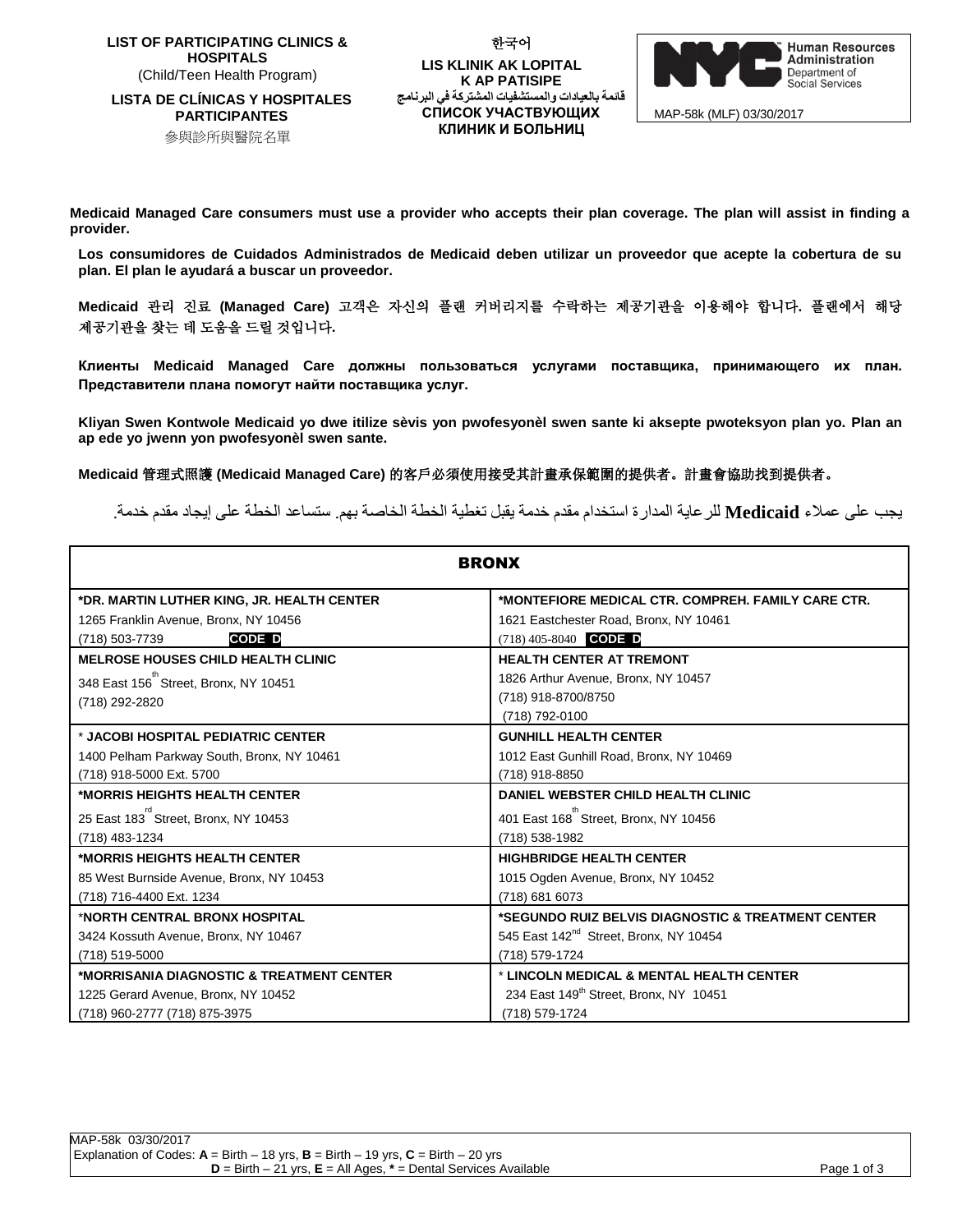| <b>BROOKLYN</b>                                     |                                                       |
|-----------------------------------------------------|-------------------------------------------------------|
| <b>FORT GREENE CLINIC</b>                           | SUTTER AVENUE HEALTH CLINIC                           |
| 295 Flatbush Avenue Extension, Brooklyn, NY 11201   | 1091 Sutter Avenue, Brooklyn, NY 11211                |
| (718) 643-4487<br>CODE D                            | (718) 647-0800<br><b>CODE A</b>                       |
| (718) 875-3975                                      |                                                       |
| <b>LAFAYETTE CHILD HEALTH CLINIC</b>                | *BROWNSVILLE CHILD HEALTH CLINIC                      |
| 434 Dekalb Avenue, Brooklyn, NY 11205               | 259 Bristol Street, Brooklyn, NY 11212                |
| <b>CODE A</b><br>(718) 638-8258                     | (718) 495-7283<br><b>CODE A</b>                       |
| <b>SUMNER CHILD HEALTH CLINIC</b>                   | *METHODIST HOSPITAL                                   |
| 47 Marcus Garvey Boulevard, Brooklyn, NY 11206      | 263 7 <sup>th</sup> Avenue, Brooklyn, NY 11215        |
| (718) 455-4700<br>CODE D                            | (718) 246-8515<br>CODE B                              |
| *BROOKDALE HOSPITAL MEDICAL CENTER                  | <b>WILLIAMSBURG CHILD HEALTH CLINIC</b>               |
| 9620 Church Avenue, Brooklyn, NY 11212              | 279 Grand Avenue, Brooklyn, NY 11206                  |
| (718) 240-5055<br><b>CODE D</b>                     | $(718)$ 387-2211/5545 CODE D                          |
| JOHNATHAN WILLIAMS CHILD HEALTH CLINIC              | *KINGS COUNTY HOSPITAL CENTER                         |
| 333 Roebling Street, Brooklyn, NY 11211             | 451 Clarkson Avenue, Brooklyn, NY 11213               |
| (718) 387-6407<br><b>CODE D</b>                     | (718) 245-3131<br>CODE E                              |
| CENTER FOR AMBULATORY PEDIATRICS (CAP) INTERFAITH   | <b>CUMBERLAND DIAGNOSTIC &amp; TREATMENT CENTER</b>   |
| <b>MEDICAL CNTR.</b>                                | 100 North Portland Avenue, Brooklyn, NY 11205         |
| 1545 Atlantic Ave. Brooklyn, NY 11213               | (718) 260-7500<br>CODE D                              |
| CODE B<br>(718) 613-4000                            |                                                       |
| *IDA G. ISRAEL COMMUNITY HEALTH CENTER              | *MAIMONIDES MEDICAL CTR. PEDIATRIC PRIMARY CARE       |
| 2601 Ocean Parkway, Brooklyn, NY 11235              | 1301 57 Street, Brooklyn, NY 11219                    |
| <b>CODE A</b><br>(718) 946-3400                     | (718) 283-3640<br><b>CODE D</b>                       |
| *BISHOP ORRIS G. WALKER CLINIC                      | <b>BUSHWICK COMMUNITY HEALTH CENTER</b>               |
| 528 Prospect Place, Brooklyn, NY 11238              | 1420 Bushwick Avenue, Brooklyn, NY 11207              |
| CODE D<br>(718) 613-6882                            | 718 919-1200<br>CODE B                                |
| <b>CROWN HEIGHTS CHILD HEALTH CLINIC</b>            | <b>CONEY ISLAND HOSPITAL</b>                          |
| 1218 Prospect Place, Brooklyn, NY 11213             | 2601 Ocean Parkway-OPD Suite C105, Brooklyn, NY 11235 |
| (718) 735-0561<br>CODE D                            | CODE D<br>(718) 616-3191                              |
|                                                     |                                                       |
| <b>HOMECREST/ PEDIATRIC &amp; ADOLESCENT CLINIC</b> | *EAST NEW YORK DIAGNOSTIC & TREATMENT CENTER          |
| 1601 Avenue S, Brooklyn, NY 11229                   | 2094 Pitkin Avenue, Brooklyn, NY 11225                |
| (718) 339-6243<br>CODE D                            | (718) 240-0400<br>CODE A                              |
| <b>GREENPOINT COMMUNITY HEALTH CENTER</b>           | *WOODHULL MEDICAL AND MENTAL HEALTH CENTER            |
| 875 Manhattan Avenue, Brooklyn, NY 11222            | 760 Broadway, Brooklyn, NY 11206                      |
| (718) 630-3220<br>CODE A                            | (718) 963-8000<br>CODE D                              |
| <b>BUSHWICK COMMUNICARE</b>                         |                                                       |
| 335 Central Avenue, Brooklyn, NY                    |                                                       |
| (718) 573-4860<br>CODE B                            |                                                       |

| <b>QUEENS</b>                                                                                                              |                                                                                                                   |
|----------------------------------------------------------------------------------------------------------------------------|-------------------------------------------------------------------------------------------------------------------|
| <b>CORONA HEALTH CLINIC</b><br>104-04 Corona Avenue, Corona, NY 11368<br><b>CODE B</b><br>(718) 334-6100                   | *JOSEPH P. ADDABBO FAMILY HEALTH CENTER<br>6200 Beach Channel Drive, Arverne, NY 11692<br>$(718)$ 945-7150 CODE B |
| JUNCTION BOULEVARD HEALTH CLINIC<br>34-33 Junction Boulevard, Jackson Heights, NY 11372<br><b>CODE B</b><br>(718) 334-6150 | <b>ELMHURST HOSPITAL CENTER</b><br>79-01 Broadway, Elmhurst, NY 11373<br>$(718)$ 334-4000 CODE D                  |
| *QUEENS HOSPITAL CENTER<br>82-68 164 Street, Jamaica, NY 11432<br>(718) 883-3131/3301 CODE B                               | <b>FAMILY HEALTH ASSOCIATES</b><br>3160 21 Street, Astoria, NY 11106<br><b>CODE D</b><br>(718) 267-4265           |